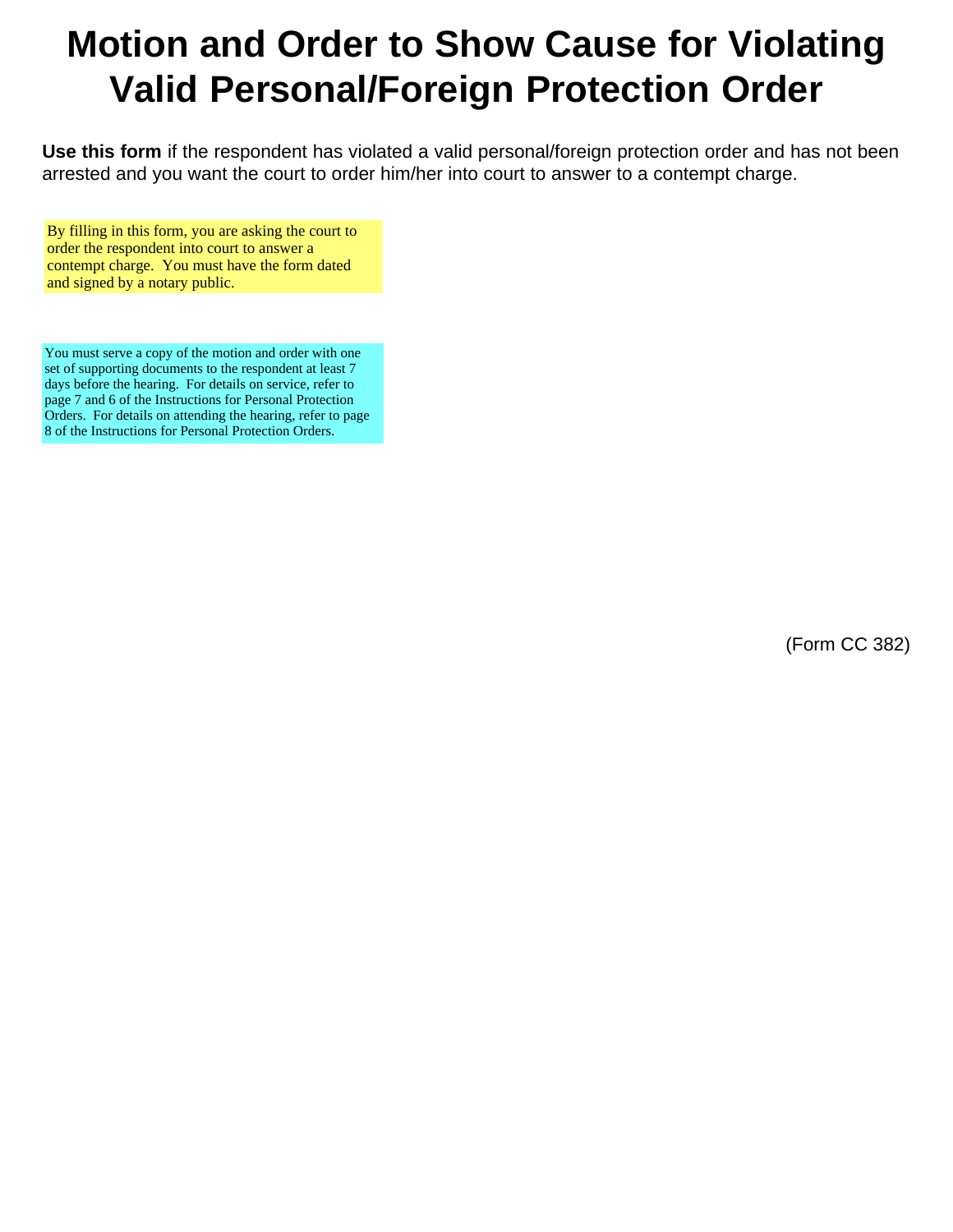# **INSTRUCTIONS FOR COMPLETING "MOTION AND ORDER TO SHOW CAUSE FOR VIOLATING VALID PERSONAL/FOREIGN PROTECTION ORDER"**

**Use this form** if the respondent has violated your valid personal/foreign protection order and you want the court to order him/her into court to answer a contempt charge.

# **Please print neatly.**

Items A through E must be completed before you give this form to the court clerk. Please read the instruction for each item. Then fill in the correct information for that item on the form.

- $\bf{A}$  Fill in the case number only if you are filing this form in the same court where you got your order. If you are filing this form in a court other than the one that gave you your valid personal/foreign protection order, the clerk will enter the name of the respondent in this space.
- **B** Fill in the "petitioner" and "respondent" as it appears in your order (i.e. form CC 376 or CC 380). If the date of birth for the respondent is known, please include it.
- **C** Write in the date of your valid personal/foreign protection order, the name of the court that signed your order, and the name of the judge who signed the order. Get this information from your order. You must attach a copy of your valid personal/foreign protection order and either proof of service on or notification to the respondent of this order. If you don't have a copy of your order, ask the clerk for a copy. There may be a copy fee.
- **D Explain in** as much **detail** as possible what the respondent has done to violate the personal/foreign protection order. You must attach any supporting documents. Make four copies of all supporting documents.
- **E** Sign your name in front of a notary public. Take the form and the supporting documents to the county clerk. The clerk will keep one white copy and a set of the supporting documents and return the white, green, blue, pink, and yellow copies and remaining supporting documents to you.

## **What to do next.**

- **1.** Ask the county clerk for instructions for getting the motion and order to the judge. You need the green, blue, pink, and yellow copies of the form and one set of supporting documents for the judge. Keep the white copy and the remaining two sets of supporting documents for yourself until you get the pink copy back. Ask when to come back for the signed order.
- **2.** Pick up the order on the day and time you were told to pick up the order. When you leave, you should have the blue, pink, and yellow copies.
- **3.** You must have the blue copy with one set of supporting documents personally served on the respondent at least 7 days before the hearing.
- **4.** If the respondent is under 18 years of age, additional copies must be served on the respondent's parent(s), guardian(s), or custodian(s) at the addresses found on the proof of service of the protection order.
- **5.** Have the process server return to the county clerk's office with the yellow copy. Make sure you keep the pink copy and one set of supporting documents for yourself.
- **6.** Attend the hearing.

Refer to the Instructions for Personal Protection Orders, page 8 for details on attending a hearing.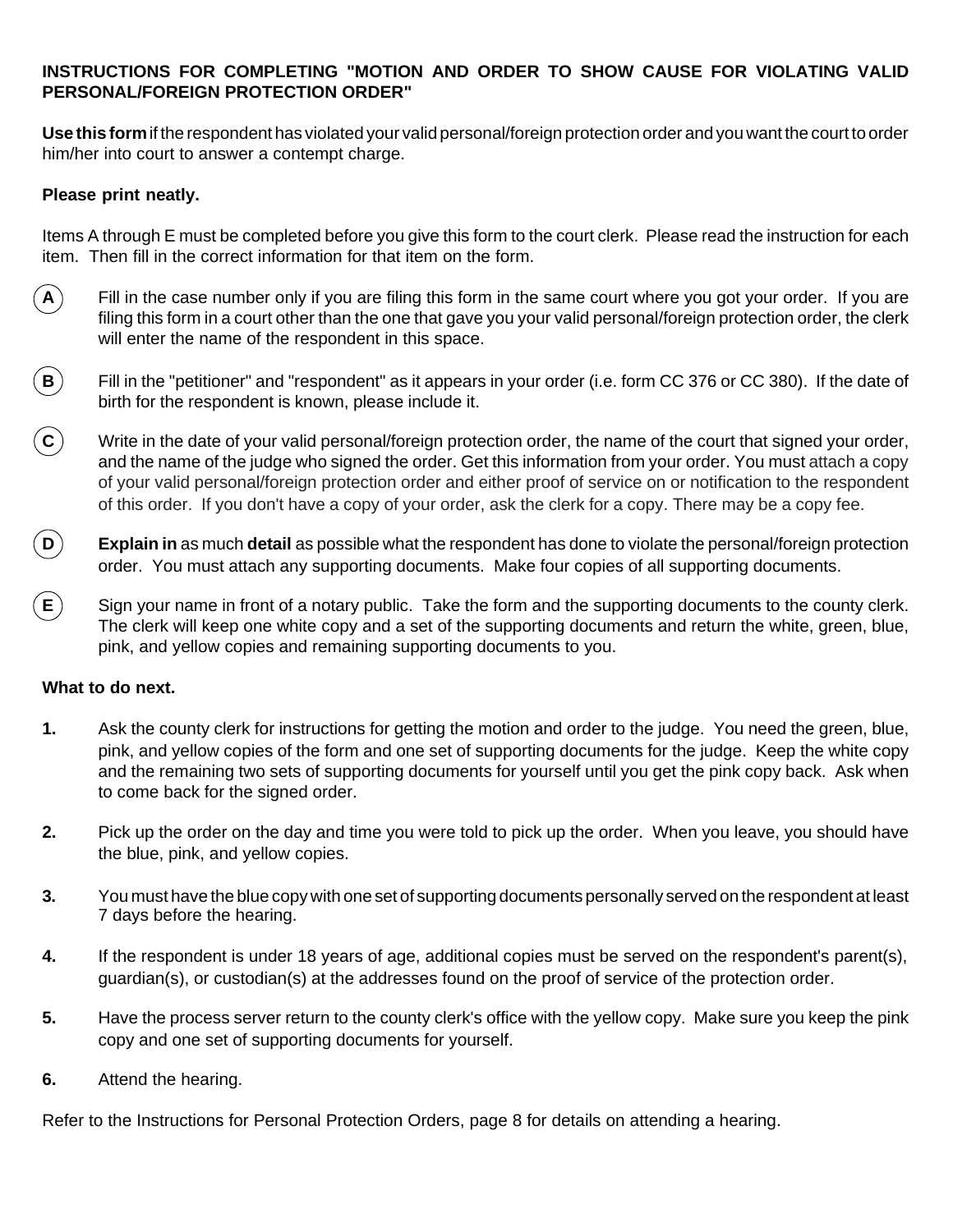| Complete items A through F using the instructions. Fill out |
|-------------------------------------------------------------|
| the form by tabbing to each item or moving the mouse to     |
| each item. Select check box items with the mouse.           |

|                   | each item. Select check box items with the mouse.                                                                                                                                                                                                                                                                                                                          |      |                                                                                                           | Original - Court<br>1st copy - Judge/Assignment clerk (green)                                                                                                                                                                                                                                                                                                                            |  |
|-------------------|----------------------------------------------------------------------------------------------------------------------------------------------------------------------------------------------------------------------------------------------------------------------------------------------------------------------------------------------------------------------------|------|-----------------------------------------------------------------------------------------------------------|------------------------------------------------------------------------------------------------------------------------------------------------------------------------------------------------------------------------------------------------------------------------------------------------------------------------------------------------------------------------------------------|--|
|                   | Approved, SCAO                                                                                                                                                                                                                                                                                                                                                             |      |                                                                                                           | 2nd copy - Respondent (blue)<br>3rd copy - Petitioner (pink)<br>4th copy - Return (yellow)                                                                                                                                                                                                                                                                                               |  |
|                   | <b>STATE OF MICHIGAN</b><br>30th<br><b>JUDICIAL CIRCUIT</b><br><b>COUNTY</b><br>Ingham                                                                                                                                                                                                                                                                                     |      | <b>MOTION AND ORDER TO SHOW CAUSE</b><br>FOR VIOLATING VALID PERSONAL/<br><b>FOREIGN PROTECTION ORDER</b> | <b>CASE NO.</b><br>$\left(\mathbf{A}\right)$<br>In the matter of contempt of                                                                                                                                                                                                                                                                                                             |  |
|                   | Court address                                                                                                                                                                                                                                                                                                                                                              |      |                                                                                                           | Court telephone no.                                                                                                                                                                                                                                                                                                                                                                      |  |
|                   | 313 W Kalamazoo, Lansing, MI 48933                                                                                                                                                                                                                                                                                                                                         |      |                                                                                                           | 517-483-6500                                                                                                                                                                                                                                                                                                                                                                             |  |
| B                 | Petitioner's name                                                                                                                                                                                                                                                                                                                                                          |      | v                                                                                                         | Respondent's name, address, and telephone no.                                                                                                                                                                                                                                                                                                                                            |  |
|                   | Address and telephone no. where court can reach petitioner                                                                                                                                                                                                                                                                                                                 |      |                                                                                                           | Date of birth, if known                                                                                                                                                                                                                                                                                                                                                                  |  |
|                   |                                                                                                                                                                                                                                                                                                                                                                            |      | <b>AFFIDAVIT AND MOTION</b>                                                                               |                                                                                                                                                                                                                                                                                                                                                                                          |  |
|                   | 1. I am the protected party in a valid personal/foreign protection order dated _                                                                                                                                                                                                                                                                                           |      |                                                                                                           | .and                                                                                                                                                                                                                                                                                                                                                                                     |  |
|                   | issued by the 30th Circuit                                                                                                                                                                                                                                                                                                                                                 |      |                                                                                                           |                                                                                                                                                                                                                                                                                                                                                                                          |  |
| D                 | 2. The respondent has violated the order by doing the following:                                                                                                                                                                                                                                                                                                           |      |                                                                                                           | Attached is a copy of that order and either proof of service on or notification to the respondent of that order.<br>Explain what has happened and include dates, times, and events (attach any supporting documents, such as a complaint filed with the police).                                                                                                                         |  |
|                   | warrant for the arrest of the respondent.                                                                                                                                                                                                                                                                                                                                  |      |                                                                                                           | 3. I request the court to order the respondent to appear at a specified time to answer a contempt charge or to issue a bench<br>4. This affidavit is made on my personal knowledge and, if sworn as a witness, I can testify competently to the facts in this affidavit.                                                                                                                 |  |
| $\bf E$           |                                                                                                                                                                                                                                                                                                                                                                            |      |                                                                                                           |                                                                                                                                                                                                                                                                                                                                                                                          |  |
|                   |                                                                                                                                                                                                                                                                                                                                                                            |      | Signature                                                                                                 |                                                                                                                                                                                                                                                                                                                                                                                          |  |
|                   | Subscribed and sworn to before me on                                                                                                                                                                                                                                                                                                                                       | Date |                                                                                                           | County, Michigan.                                                                                                                                                                                                                                                                                                                                                                        |  |
|                   | My commission expires: $\frac{1}{\text{Date}}$                                                                                                                                                                                                                                                                                                                             |      | Signature: _                                                                                              |                                                                                                                                                                                                                                                                                                                                                                                          |  |
| serving the form. | Notory public Ctoto of Michigan County of<br>The clerk will either forward this form to the judge to get the order dated and<br>signed or will give you instructions on how to drop the form off yourself.<br>Check back with the clerk to see if the order has been signed. If so, return to<br>the clerk. The clerk will give you 3 copies. Then follow instructions for |      | <b>ORDER</b>                                                                                              |                                                                                                                                                                                                                                                                                                                                                                                          |  |
|                   | $\Box$ 5. The respondent is ordered to appear before this court on<br>the court address above<br>courtroom number _____<br>at                                                                                                                                                                                                                                              |      | Date                                                                                                      | at<br>Time                                                                                                                                                                                                                                                                                                                                                                               |  |
|                   | petitioner shall serve this motion and order on the respondent at least 7 days before the hearing date.<br>foreign protection order.                                                                                                                                                                                                                                       |      |                                                                                                           | to show cause why the respondent should not be held in contempt for violating a valid personal/foreign protection order.<br>Failure to appear for this contempt hearing may result in a bench warrant being issued for the respondent's arrest. The<br>$\Box$ 6. A bench warrant shall be issued for the respondent's arrest to answer a contempt charge for violating a valid personal/ |  |
| Date              |                                                                                                                                                                                                                                                                                                                                                                            |      | Judge                                                                                                     | Bar no.                                                                                                                                                                                                                                                                                                                                                                                  |  |
|                   |                                                                                                                                                                                                                                                                                                                                                                            |      |                                                                                                           | If you require special accommodations to use the court because of disabilities, or if you require a foreign language interpreter to                                                                                                                                                                                                                                                      |  |

help you fully participate in court proceedings, please contact the court immediately to make arrangements. **CC 382** (3/10) **MOTION AND ORDER TO SHOW CAUSE FOR VIOLATING VALID PERSONAL/FOREIGN PROTECTION ORDER** MCR 3.708(B)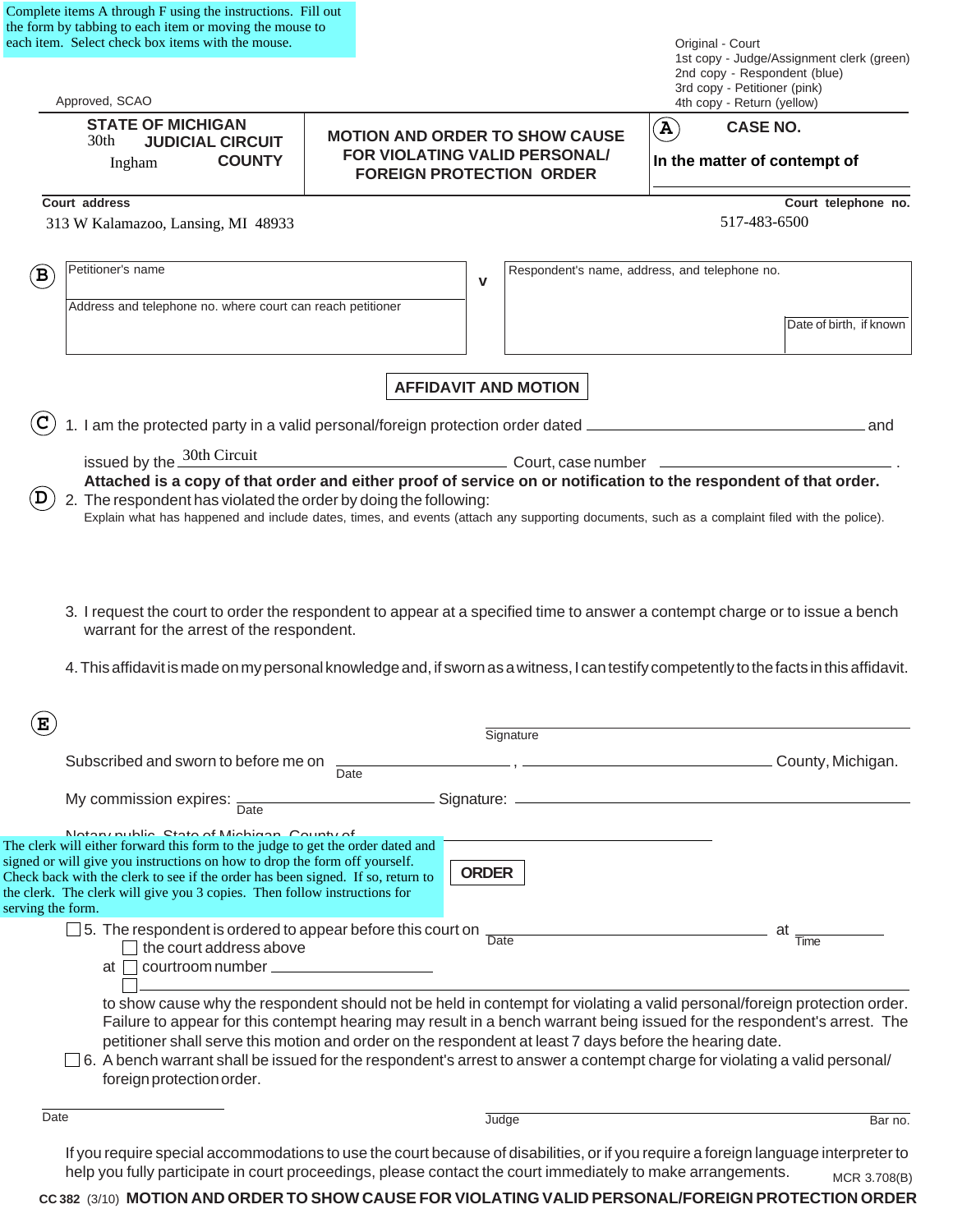Approved, SCAO

## **STATE OF MICHIGAN CASE NO. JUDICIAL CIRCUIT COUNTY**

#### **MOTION AND ORDER TO SHOW CAUSE FOR VIOLATING VALID PERSONAL/ FOREIGN PROTECTION ORDER**

Original - Court 1st copy - Judge/Assignment clerk (green) 2nd copy - Resondent (blue) 3rd copy - Petitioner (pink) 4th copy - Return (yellow)



**In the matter of contempt of**

|  | name<br>9titic.<br>əner | and<br>name.<br>address<br>Responder*'<br>telephone no.<br>ndent's |
|--|-------------------------|--------------------------------------------------------------------|

**A**

 $\widehat{\mathbf{D}}$  2. Continued:

The respondent has violated this order by doing the following: